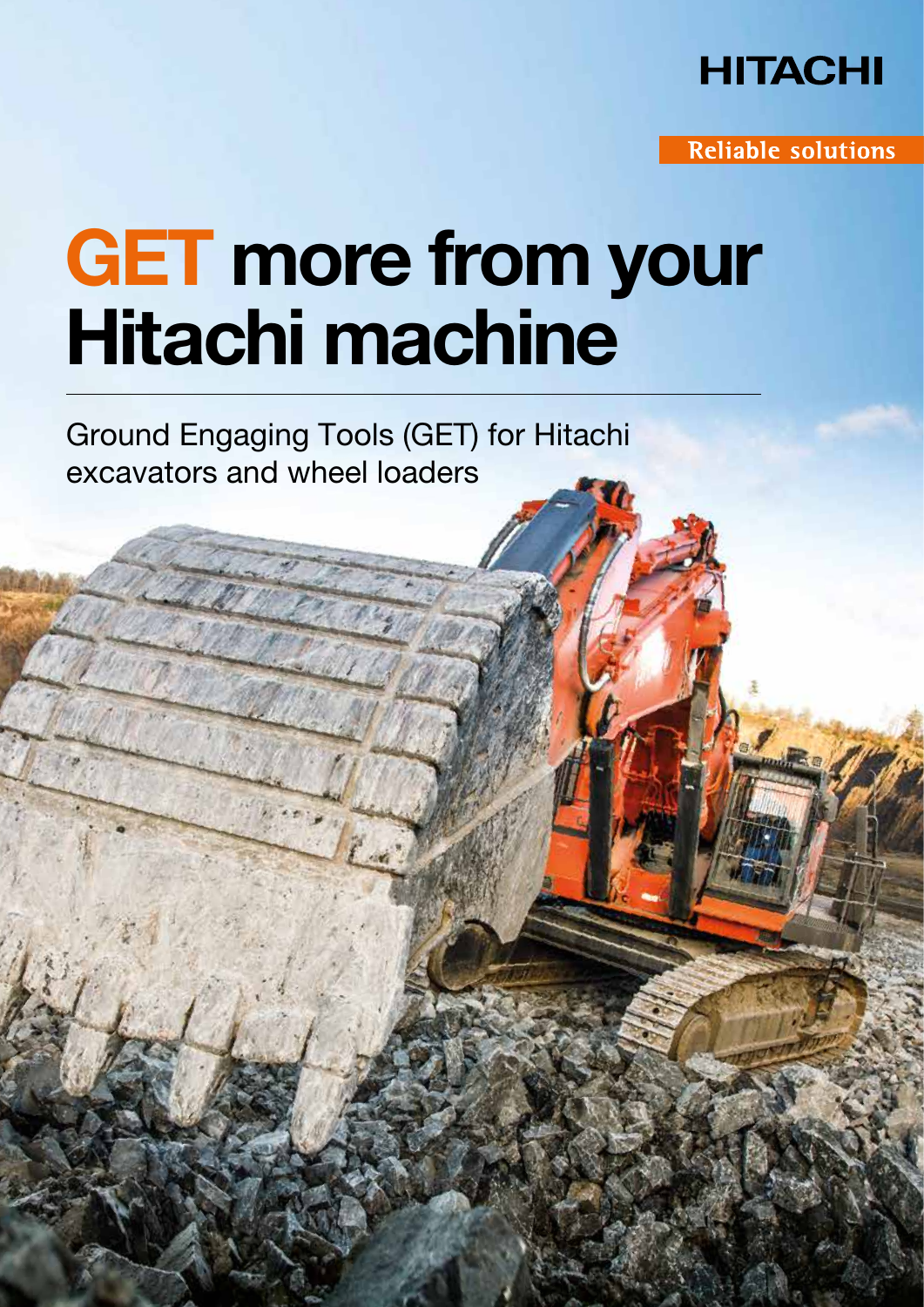Ensures good penetration, which brings lower fuel consumption and less stress

> **Precise fit with large** contact surfaces Extended life time, more teeth per adapter, which leads to lower maintenance cost.



# Ground Engaging Tools (GET)



Hitachi construction equipment is renowned for its reliability, particularly in tough working environments. For even greater levels of productivity and durability, the range of Zaxis medium crawler and wheeled excavators, and ZW wheel loaders, can now be fitted with high-quality ground engaging tools (GET).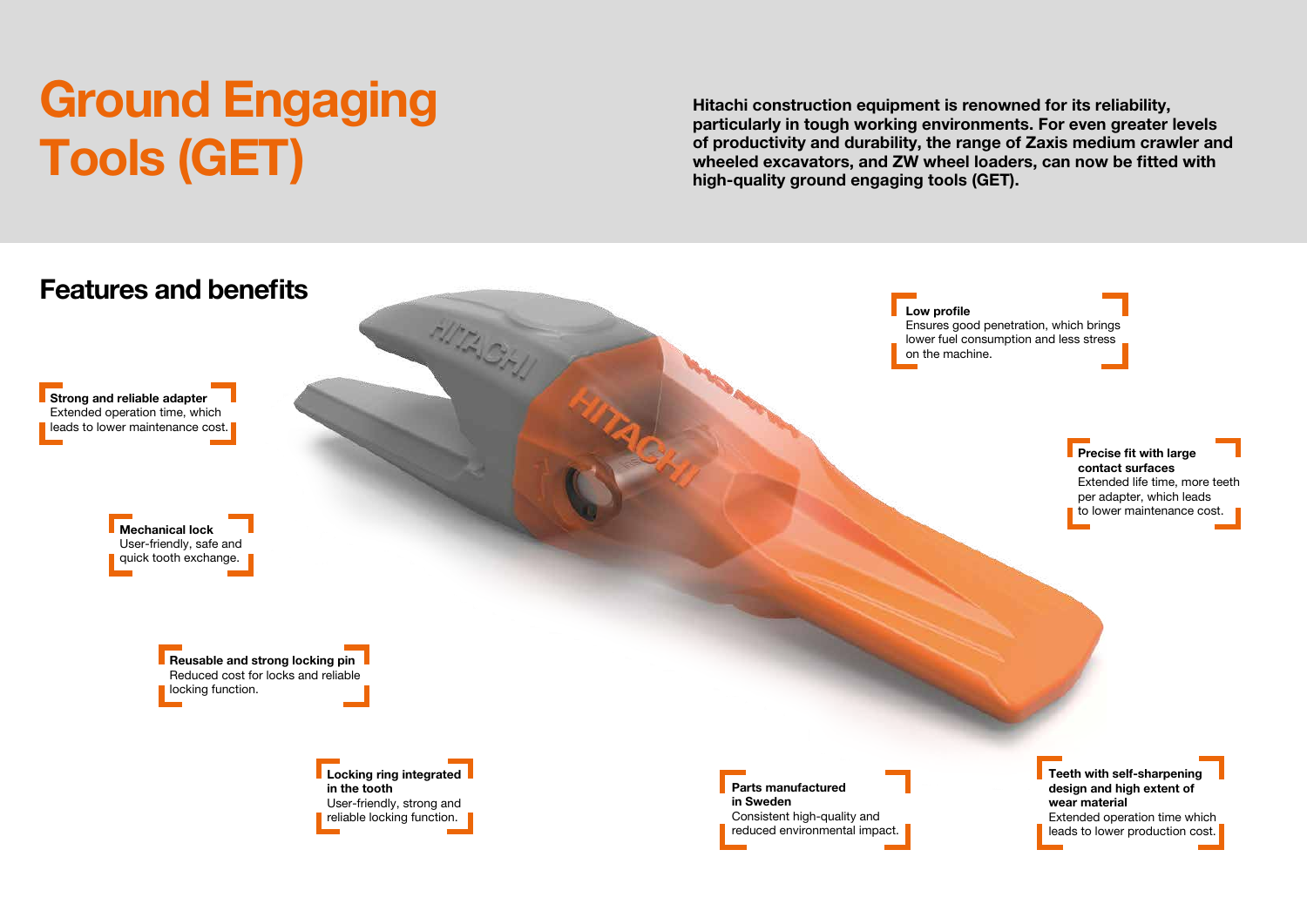| <b>H10</b> |         |         |         |         |         |              |
|------------|---------|---------|---------|---------|---------|--------------|
| Type       | A<br>mm | в<br>mm | C<br>mm | D<br>mm | Е<br>mm | Weight<br>kg |
| <b>GPE</b> | 208     | 86      | 10      | 72      | 84      | 3.2          |
| <b>VE</b>  | 228     | 86      | 8       | 10      | 84      | 2.7          |

| H <sub>14</sub> |                   |         |                |         |          |              |
|-----------------|-------------------|---------|----------------|---------|----------|--------------|
| <b>Type</b>     | $A$ <sub>mm</sub> | B<br>mm | <b>C</b><br>mm | D<br>mm | E.<br>mm | Weight<br>kg |
| <b>GPE</b>      | 209               | 87      | 10             | 72      | 84       | 3.2          |

#### H18

| Type       | A<br>mm | в<br>mm | C<br>mm | D<br>mm | E<br>mm | Weight<br>kg |
|------------|---------|---------|---------|---------|---------|--------------|
| <b>GPE</b> | 208     | 86      | 10      | 72      | 84      | 3.2          |
| <b>VE</b>  | 294     | 111     | 11      | 11      | 108     | 5.8          |
| AE         | 290     | 111     | 20      | 109     | 108     | 8.5          |

| H23        |         |         |         |         |         |              |
|------------|---------|---------|---------|---------|---------|--------------|
| Type       | A<br>mm | в<br>mm | C<br>mm | D<br>mm | G<br>mm | Weight<br>kg |
| <b>GPE</b> | 301     | 125     | 14      | 104     | 122     | 9.6          |
| AE         | 125     | 22      | 123     | 122     | 12.4    | 12.4         |
| <b>PE</b>  | 334     | 126     | 13      | 55      | 122     | 9.80         |

#### Medium, large and wheeled excavators: teeth

#### Medium, large and wheeled excavators: adapters

#### H43



| Type      | A<br>mm | в.<br>mm | C.<br>mm | D<br>mm | mm  | Weight<br>kg |
|-----------|---------|----------|----------|---------|-----|--------------|
| AE        | 439     | 168      | 29       | 164     | 162 | 29.5         |
| <b>PF</b> | 445     | 168      | 17       | 75      | 162 | 23.4         |

#### H53

| <b>Type</b> | $\mathbf{A}$<br>mm | в<br>mm | C<br>mm | D<br>mm | E<br>mm | Weight<br>Lkg |
|-------------|--------------------|---------|---------|---------|---------|---------------|
| AE          | 483                | 185     | 32      | 181     | 178     | 39.2          |
| <b>PE</b>   | 489                | 185     | 19      | 19      | 83      | 31.1          |

#### H29

| <b>Type</b> | A<br>mm | в<br>mm | C.<br>mm | D<br>mm | Æ<br>mm | Weight<br>kg |
|-------------|---------|---------|----------|---------|---------|--------------|
| <b>GPE</b>  | 331     | 138     | 15       | 115     | 134     | 12.6         |
| <b>AE</b>   | 361     | 138     | 24       | 136     | 134     | 16.2         |
| <b>PE</b>   | 368     | 139     | 14       | 62      | 134     | 13.2         |

#### H33

|     | $\begin{array}{ c c c c c }\n \hline\n \text{Type} & A & B & C \\ \hline\n \text{mm} & \text{mm} & \text{mm} & \text{mm}\n \end{array}$ |     |    |     | $-1$ mm | DEWeight<br>kg |
|-----|-----------------------------------------------------------------------------------------------------------------------------------------|-----|----|-----|---------|----------------|
| GPE | 367                                                                                                                                     | 153 | 16 | 126 | 147     | 17.4           |

\* GP means general purpose GET version

\* HD means heavy duty GET version

| <b>Size</b>     | Lip size mm | <b>Type</b>   |
|-----------------|-------------|---------------|
| H <sub>10</sub> | 25          | Flush         |
| H <sub>10</sub> | 32          | $1^{1/2}$ leg |
| H <sub>14</sub> | 40          |               |
| H <sub>18</sub> | 40          |               |
| H <sub>23</sub> | 40          |               |
| H <sub>29</sub> | 50          |               |
| H <sub>33</sub> | 60          |               |
| H43             | 70          |               |
| H <sub>53</sub> | 80          |               |

#### Medium, large and wheeled excavators

| <b>Size</b>     |                 | <b>Hitachi model</b> | <b>Max breakout force</b> |
|-----------------|-----------------|----------------------|---------------------------|
| <b>GP</b>       | <b>HD</b>       |                      |                           |
| H <sub>10</sub> |                 | ZX130LC/140W         | 104 kN                    |
| H <sub>10</sub> | H <sub>14</sub> | <b>ZX170W</b>        | 108 kN                    |
| H <sub>10</sub> | H <sub>14</sub> | ZX160LC              | 112 kN                    |
| H <sub>10</sub> | H <sub>14</sub> | <b>ZX190W</b>        | 123 kN                    |
| H <sub>14</sub> |                 | <b>ZX210LC</b>       | 158 kN                    |
| H <sub>14</sub> | H <sub>18</sub> | ZX225USRLC           | 158 kN                    |
| H <sub>14</sub> | H <sub>18</sub> | <b>ZX240N</b>        | 158 kN                    |
| H <sub>14</sub> | H <sub>18</sub> | <b>ZX220W</b>        | 158 kN                    |
| H <sub>14</sub> | H <sub>18</sub> | ZX250LC              | 188 kN                    |
| H <sub>23</sub> | H <sub>29</sub> | ZX300LC              | 202 kN                    |
| H <sub>29</sub> |                 | ZX350LC              | 246 kN                    |
| H <sub>33</sub> | H43             | ZX490LCH             | 296 kN                    |
| H43             |                 | ZX530LCH             | 296 kN                    |
| H43             | H <sub>53</sub> | ZX690LCH             | 369 kN                    |
| H <sub>53</sub> |                 | ZX890LCH             | 472 kN                    |





Manufactured in Sweden using steel castings of the highest quality and advanced technology, the teeth and adapters improve the penetration and overall digging power of Hitachi machines. They are easy to install and remove, safe and robust, and designed to lower maintenance costs.

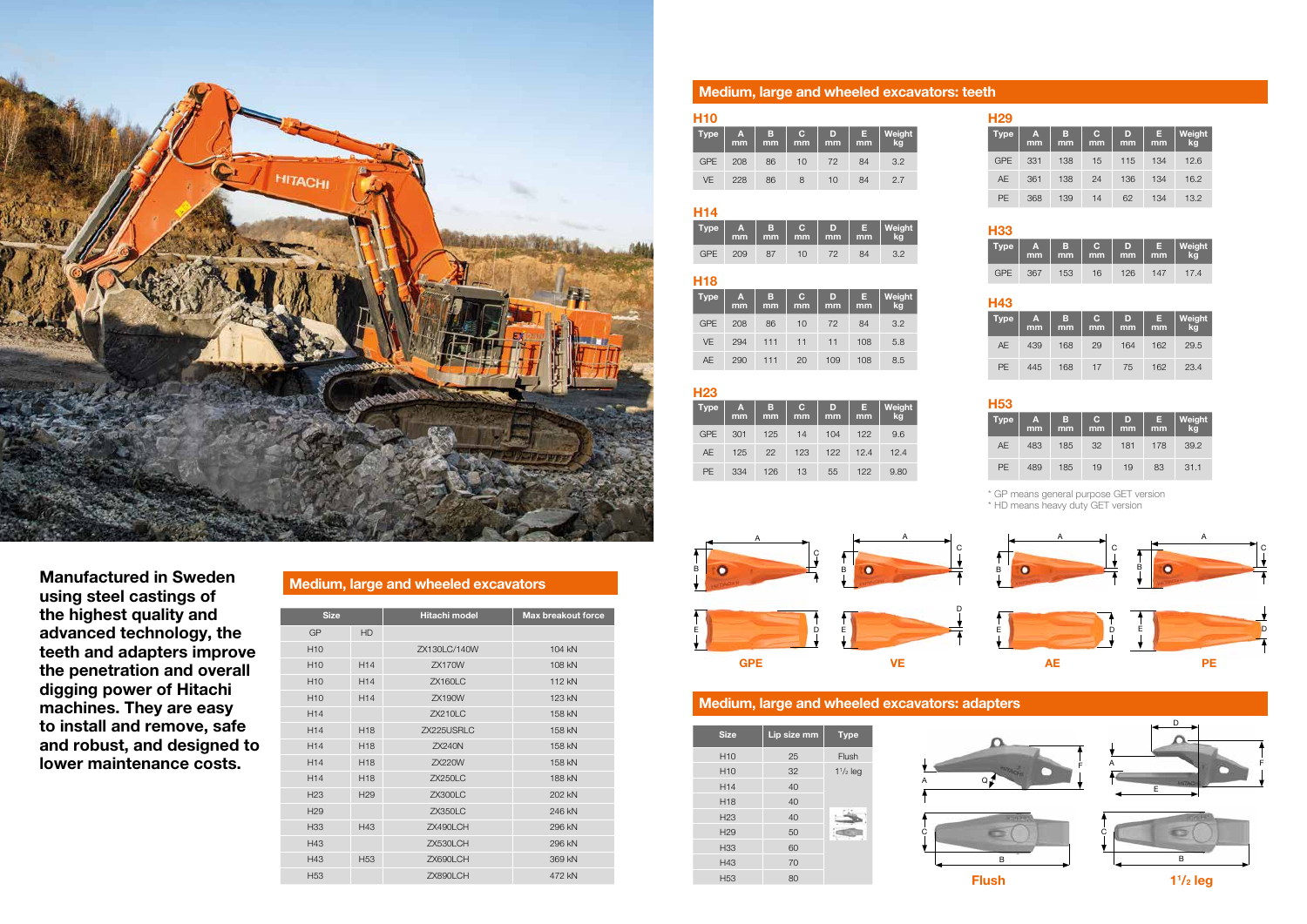#### Wheel loaders **Types of teeth available**

| <b>Size</b>     |                 | <b>Hitachi model</b> | <b>Max breakout force</b> |
|-----------------|-----------------|----------------------|---------------------------|
| GP              | <b>HD</b>       |                      |                           |
| H10             |                 | ZW140                | 109 kN                    |
| H10             |                 | ZW150                | 108 kN                    |
| H10             |                 | ZW180                | 129 kN                    |
| H10             | H <sub>14</sub> | ZW220                | 185 kN                    |
| H10             | H <sub>14</sub> | ZW250                | 186 kN                    |
| H <sub>14</sub> | H <sub>14</sub> | ZW310 (ZW330)        | 225 kN                    |
| H <sub>23</sub> | H <sub>23</sub> | ZW370                | 261 kN                    |
| $H29*$          | $H33*$          | ZW <sub>550</sub>    | 463 kN                    |



| <b>H10</b>  |                   |         |          |         |         |              |
|-------------|-------------------|---------|----------|---------|---------|--------------|
| <b>Type</b> | $A$ <sub>mm</sub> | B<br>mm | C.<br>mm | D<br>mm | E<br>mm | Weight<br>kg |
| GPI.        | 208               | 86      | 9        | 72      | 84      | 3.5          |

| $H23*$      |                   |          |          |         |                                |              |
|-------------|-------------------|----------|----------|---------|--------------------------------|--------------|
| <b>Type</b> | $A$ <sub>mm</sub> | B.<br>mm | C.<br>mm | D<br>mm | E,<br>$\overline{\mathsf{mm}}$ | Weight<br>kg |
| AL          | 337               | 125      | 19       | 107     | 122                            | 14.4         |

 $Size \mid GPL \mid AL$ H<sub>10</sub> H14 H<sub>23</sub>\* H<sub>29</sub>\* H<sub>33</sub>\*

H14 Type mm B mm C mm D mm E mm Weight kg GPL 240 100 10 83 97 5.5 AL 269 100 15 85 97 7.3

- GPL Ideal in both general and abrasive environments, this all-round tooth is popular for its excellent penetration.
- AL Outstanding wear resistance combined with a high level of penetration. This tooth provides extra protection for the lower part of the adaptor and is ideal for highly abrasive ground conditions.



- GPE Standard tooth with slim design for optimal penetration and durability in general purpose applications.
- VE Designed for maximum penetration, this tooth makes light work of hard surface layers and frozen ground.
- AE Suitable for highly-abrasive soils and rocks such as granite, basalt and sandstone. The design provides maximum wear material with maintained good penetration.
- PE Penetration tooth with additional body mass and narrow tip combines penetration with impact and abrasion.

#### Wheel loaders

#### Wheel loaders: teeth

| <b>Size</b>     | Lip size mm | <b>Type</b>   |
|-----------------|-------------|---------------|
| H <sub>10</sub> | $20 - 30$   | Flush         |
| H <sub>14</sub> | $30 - 40$   |               |
| H <sub>14</sub> | 40          | $1^{1/2}$ leg |
| $H23*$          | 40          |               |
| H33*            | 60          |               |

Wheel loaders: adapters

\*Available soon

#### **Excavators**

\* GP means general purpose GET version

\* HD means heavy duty GET version

D



F

F

A

A

A

C

C

B

E

D

C

B 11 /2 leg

Q

**Flush** 

GPL AL